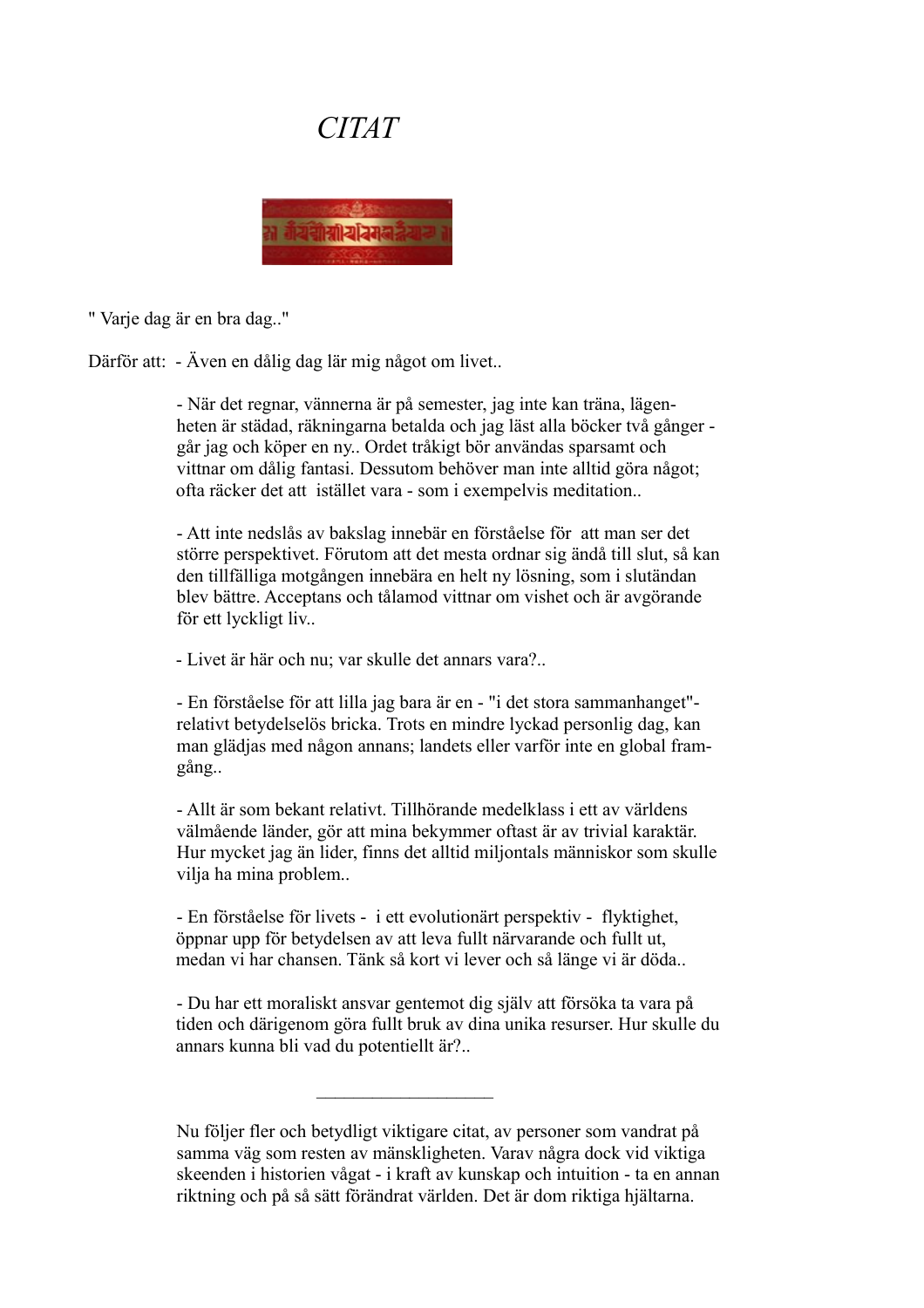| Carlos Castaneda<br>The teachings of<br>Don Juan | " Any path is only a path, and there is no affront, to oneself or<br>to others, in dropping it if that is what your heart tells you<br>Look at every path closely and deliberately. Try it as many<br>times as you think necessary. Then ask yourself, and<br>yourself alone, one question Does this path have a heart?<br>If it does, the path is good; if it doesn't it is of no use."<br>" Always remember you're unique; just like everyone<br>else."                                                                                                                                                                          |
|--------------------------------------------------|------------------------------------------------------------------------------------------------------------------------------------------------------------------------------------------------------------------------------------------------------------------------------------------------------------------------------------------------------------------------------------------------------------------------------------------------------------------------------------------------------------------------------------------------------------------------------------------------------------------------------------|
| <b>Albert Camus</b>                              | "I have seen many people die because life for them was not<br>worth living. From this I conclude that the question of life's<br>meaning is the most urgent question of all."                                                                                                                                                                                                                                                                                                                                                                                                                                                       |
| <b>Friedrich Nietzsche</b><br>Zarathustra        | " The world is deep:<br>deeper than day can comprehend."<br>" - one must still have chaos in oneself to be able to give<br>birth to a dancing star."<br>" And how could I endure to be a man, if man were not also<br>poet and reader of riddles and  a way to new dawns."                                                                                                                                                                                                                                                                                                                                                         |
|                                                  | " He who attains his ideal by that very fact transcends it."<br>" In revenge and love, woman is more barbarous than man."                                                                                                                                                                                                                                                                                                                                                                                                                                                                                                          |
| Aristotele                                       | " A friend is a second self."<br>" The unmoved mover."<br>" Song is the sweetest of all things."<br>" The multitude is incapable of making distinctions."                                                                                                                                                                                                                                                                                                                                                                                                                                                                          |
| Epicurus                                         | " There is nothing terrible in life for the man who has truly<br>comprehended that there is nothing terirrible in not living."                                                                                                                                                                                                                                                                                                                                                                                                                                                                                                     |
| Lao Tzu<br>Tao                                   | " Ordinary men hate solitude. But the master makes use of<br>it, embracing his aloness, realizing he is one with the<br>whole universe."<br>"I am not this<br>I am not that<br>I Am"<br>" To accept silence - silently"<br>" The mark of a moderate man<br>is freedom from his own ideas.<br>Tolerant like the sky,<br>all-pervading like sunlight,<br>firm like a mountain,<br>supple like a tree in the wind,<br>he has no distraction in view<br>and makes use of anything<br>life happens to bring his way.<br>Nothing is impossible for him.<br>Because he has let go.<br>" The Taoist sage uses silence to express silence." |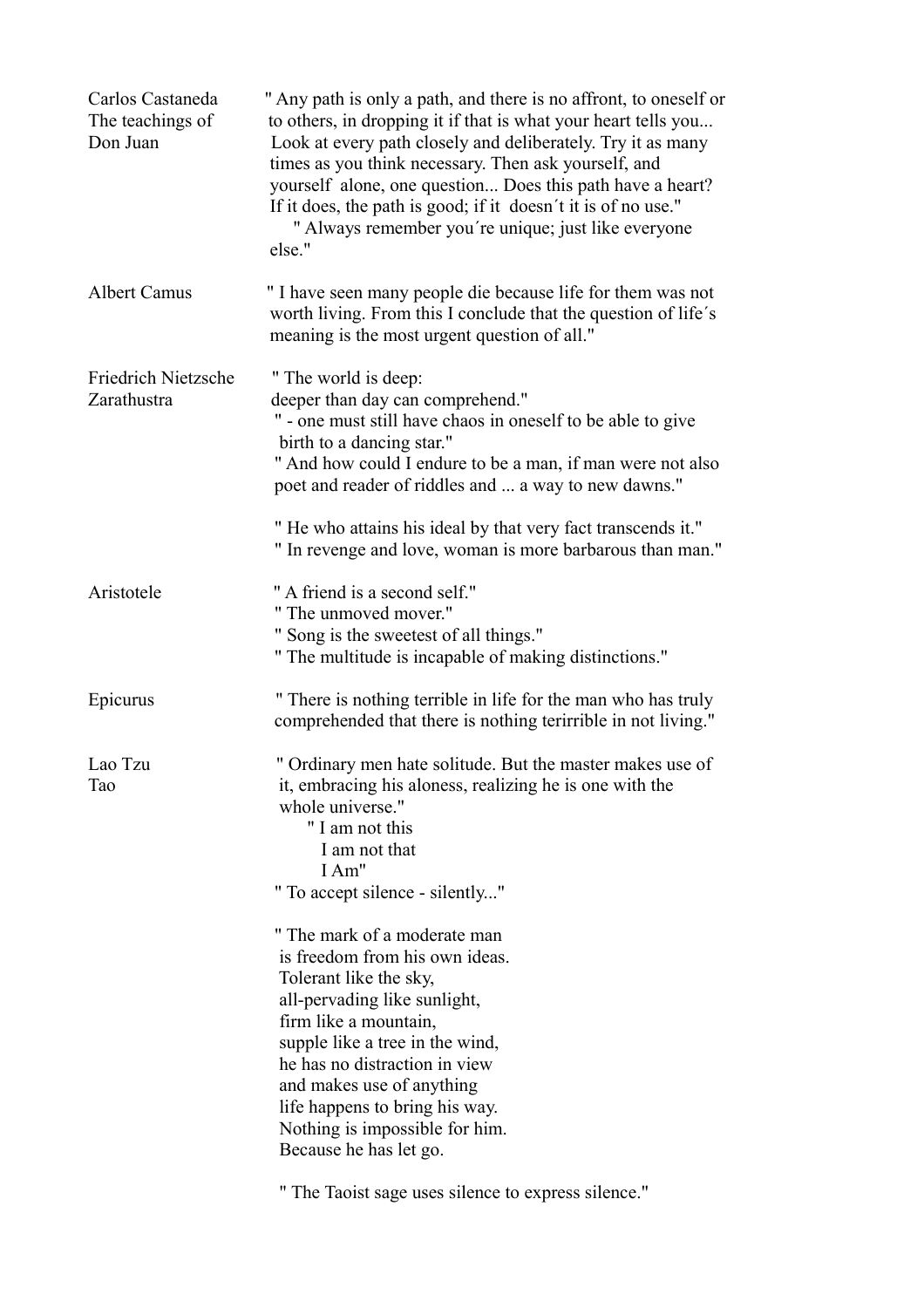|                 | " The Tao is unreachable<br>yet she is humble<br>and closer to you<br>than your mind"                                                                                                                                                                                                                                                                                                                                                                                                                                                                                                                                                                                                                                                                                                                                                                                             |
|-----------------|-----------------------------------------------------------------------------------------------------------------------------------------------------------------------------------------------------------------------------------------------------------------------------------------------------------------------------------------------------------------------------------------------------------------------------------------------------------------------------------------------------------------------------------------------------------------------------------------------------------------------------------------------------------------------------------------------------------------------------------------------------------------------------------------------------------------------------------------------------------------------------------|
| Erich Fromm     | "I believe that inasmuch as this world of ours seems to<br>become mad and dehumanized, an ever greater number of<br>individuals will feel the need to associate and work with<br>men who share their worries."<br>"I believe that one can and must hope for the collective<br>regaining of a mental health that is characterized by the<br>capacity to love and to create; by the liberation of man from<br>incesteous ties with the clan and the soil; by a sense if iden-<br>tity based on the experience that the individual has of him-<br>self as the subject and agent of his powers; by the capacity<br>to affect reality inside an outside of himself and bring about<br>the development of objectivity and reason."                                                                                                                                                      |
|                 | "I believe in the possible realization of a world in which<br>man can be much, even if he has little; a world in which the<br>dominant motivation of existence is not consumption; a<br>world in which "man" is the end, first and last, a world in<br>which man can find the way of giving a purpose to his life<br>as well as the strenght to live free and without illusions."<br>" Man having lost paradise - the unity with nature - has<br>become the eternal wanderer (Odesseus, Oedipus,<br>Abraham, Faust); he is impelled to go forward, he is cra-<br>ving for absolute oness."<br>" We have shown that man is not necessarily evil but<br>becomes evil only if the proper conditions for his growth<br>and development are lacking. The evil has no independent<br>existence of its own, it's the absence of the good, the result<br>of the failure to realize life." |
| <b>Buddhism</b> | " Mountains represents: solid peace, solid compassion and<br>solid wisdom."<br>" Alert, alert, yet relax, relax!"<br>" Life is fleeting and passes away quickly; like dewdrops<br>on the tips of blades of grass, which soon dry up when the<br>sun rises.<br>Or like the line made by a stick in water, which<br>vanishes soon."                                                                                                                                                                                                                                                                                                                                                                                                                                                                                                                                                 |
|                 | " Being is not to be known, it is what one is.<br>The ultimate cradling mother-womb.<br>Reconnect with the all-encompassing womb-<br>nature, the heart of ones heart."<br>" Rigpa is a primordial, pure, pristine awareness,<br>intelligent, cognizant, radiant and always awake. It is<br>knowledge of knowledge itself."                                                                                                                                                                                                                                                                                                                                                                                                                                                                                                                                                        |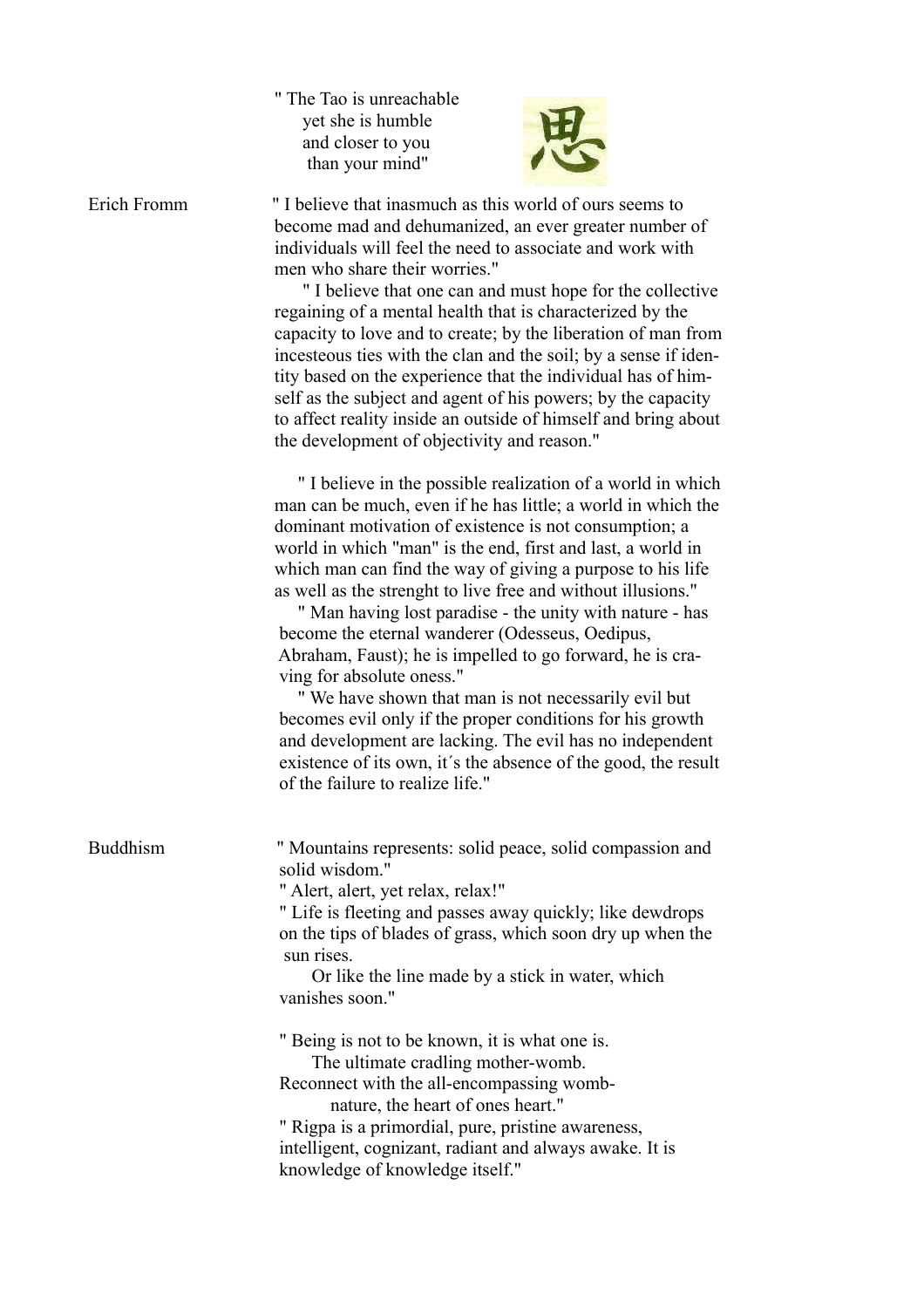|               | " Buddha-nature $=$ Is in the sky-like nature of mind."<br>" For someone who has prepared and practiced, death<br>comes not as a defeat but as a triumph, the crowning and<br>most glorious moment of life."<br>" The key to finding a happy balance in modern lifes is<br>simplicity."<br>" Better to be secure in your insecurite than lost in your<br>certainty."<br>" When the futility of all conceptual thinking is recog-<br>nized, reality is experienced as pure suchness."                                                                                                                 |
|---------------|------------------------------------------------------------------------------------------------------------------------------------------------------------------------------------------------------------------------------------------------------------------------------------------------------------------------------------------------------------------------------------------------------------------------------------------------------------------------------------------------------------------------------------------------------------------------------------------------------|
|               | " This existence of ours is as transient as autumn clouds.<br>To watch the birth and death of beings is like looking at<br>the movements of a dance.<br>A lifetime is like a flash of lightning in the sky,<br>rushing by, like a torrent down a steep mountain."<br>" The only thing we really have is nowness, is now."<br>"If you want to know the truth of life and death, you<br>must reflect continually on this: There is only one law in<br>the universe that never changes - that all things change,<br>and that all things are impermanent."<br>" Learning to live is learning to let go." |
|               | " We can trade our small-minded struggle for security<br>for a much vaster vision, one of fearlessness, openess,<br>and genuine heroism"<br>" Be at home in change and make impermanence your<br>friend."<br>" If the mind is not stirred, it is spontaneously blissfull,<br>just as water, when not agitated, is by nature transpa-<br>rent and clear."                                                                                                                                                                                                                                             |
|               | " Oh boundless joy to find at last there is no happiness<br>in this world."<br>" The View is the realization of the nature of mind, and<br>so of the nature of reality. When that View is there<br>completely, there will be no possibility for the slightest<br>trace of doubt, for then we'll be looking at reality with<br>its own eyes."<br>" You have arrived at the original ground: the primordial<br>purity of natural simplicity."                                                                                                                                                          |
| Joseph Conrad | " He saw life outside the flattering optical delusions of<br>everlasting hope, of conventional self-deceptions, of an<br>everexpected happines."<br>" Going back to Europe was like to be removed from<br>the world of hazard and adventure."<br>"Invulnerable because elusive"                                                                                                                                                                                                                                                                                                                      |
|               | " For every age is fed on illusions, lest men should                                                                                                                                                                                                                                                                                                                                                                                                                                                                                                                                                 |

renounce life early and the human race come to an end."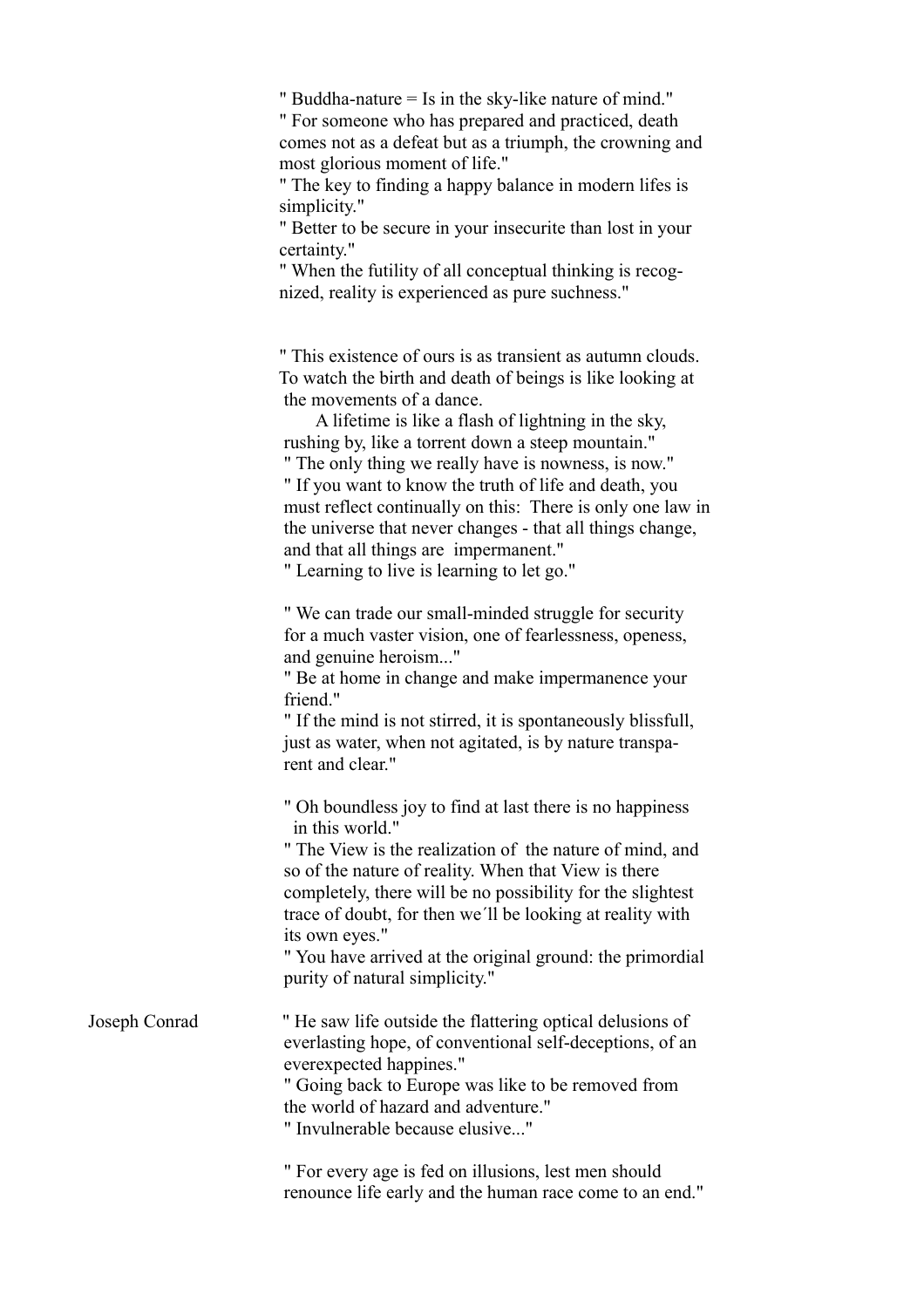|              | " There is no peace and rest in the development of<br>material interests."<br>" He quit his job, having nothing else in view, in the<br>inconsequential manner in which a bird flies away from<br>a comfortable branch."                                                                                                                                                                                                                                                                                                                                                                                                                                                                                                                                                                                                                                                                                                                                                                                                                          |
|--------------|---------------------------------------------------------------------------------------------------------------------------------------------------------------------------------------------------------------------------------------------------------------------------------------------------------------------------------------------------------------------------------------------------------------------------------------------------------------------------------------------------------------------------------------------------------------------------------------------------------------------------------------------------------------------------------------------------------------------------------------------------------------------------------------------------------------------------------------------------------------------------------------------------------------------------------------------------------------------------------------------------------------------------------------------------|
| Carl G. Jung | " The least of things with a meaning is worth more in<br>life than the greatest of things wthout it."<br>" There is no conflict in the East between religion and<br>science, because no science there is based upon the<br>passion for facts, and no religion upon mere faith; there<br>is religious cognition and cognitive religion."<br>" Light has need of darkness - otherwise how could it<br>appear as light?"                                                                                                                                                                                                                                                                                                                                                                                                                                                                                                                                                                                                                             |
|              | " A symbolic gesture of great significance - like the hewing<br>down of Wotans oak by the Christian missionaries."<br>" The Gods whom we are called to dethrone are the idolized<br>values of our conscious World."<br>" The psychic dephts are nature, and nature is creative life.<br>It is true that nature tears down what she herself built up -<br>yet she builds it once again."                                                                                                                                                                                                                                                                                                                                                                                                                                                                                                                                                                                                                                                           |
|              | " The intellect does indeed do harm to the soul when it<br>dares to possess itself of the heritage of the spirit. It is in no<br>way fitted to do this, for spirit is something higher than<br>intellect since it embraces the latter and includes the<br>feelings as well."<br>" This attitude is religious in the truest sense, and there-<br>fore therapeutic, for all religions are therapies for the sor-<br>rows and disorders of the soul."                                                                                                                                                                                                                                                                                                                                                                                                                                                                                                                                                                                                |
|              | " They are so detailed and thouroughly adapted to the<br>apparent changes in the dead man's conditions that every<br>serious-minded reader must ask himself whether these<br>wise old lamas might not, after all, have caught a glimpse<br>of the fourth dimension and twitced the veil from the<br>greatest of life's secrets."<br>" The true genius nearly always intrudes and disturbs.<br>He speaks to a temporal world out of a world eternal. Thus<br>he says the wrong things at the right time."<br>"Whether you call the principle of existence God,<br>matter, energy, or anything else you like, you have<br>created nothing; you have simply changed a symbol."<br>" Western psychology knows the mind as the mental func-<br>tioning of a psyche. It is the mentality of an individual."<br>" In the East mind is a cosmic factor, the very essence of<br>existence; while in the West we have just begun to under-<br>stand that it is the essential condition of cognition, and<br>hence of the cognitive existence of the world." |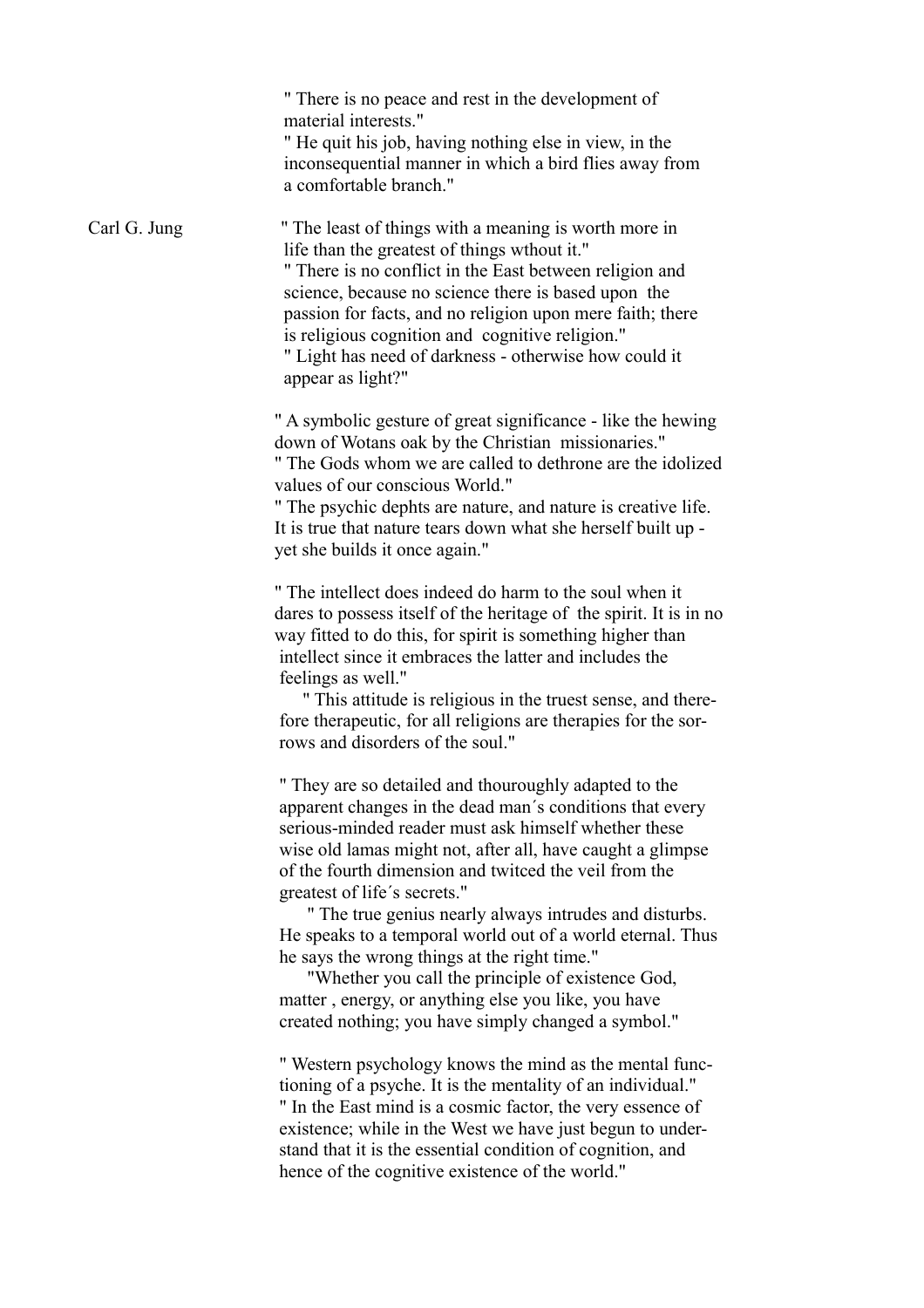" Psychic existence is the only category of existence of which we have immediate knowledge, since nothing can be known unless it first appears as a psychic image. Only psychic existence is immediately verifiable. To the extent that the world does not assume the form of a psychic image, it is virtually non-existent. This is a fact which, with few exceptions - as for instance in Schopenhauer's philosophy - the West has not yet fully realized. But Schopenhauer was influenced by Buddhism and the Upanishads."

 " We shall then discover how great is our fear of the un conscious and how formidable are our resistances. Because of these resistances we doubt the very thing that seems so obvious to the East, namely the selfliberating power of the introverted mind."

 " What this means psychologically can be seen from simple reflection that consciousness is always only a part of the psyche and therefore never capable of psychic wholeness: for that the indefinite extension of the unconscious is needed."

 " Zen shows how much "becoming whole" means to the East."

 " I should like to warn the attentive and sympathetic reader, however, not to underestimate the spirutual depht of the East, or to assume that there is anything cheap and facile about Zen."

 " On the contrary, Zen demands intelligence and will-power, as do all greater things that want to become realities."

 " In this respect the study of Buddhist litterature was of great help to me, since it trains one to observe suffering ob jectively and to take a universal view of its causes." " So if, as a doctor, I acknowledge the immense help and stimulation I have received from the Buddhist techings, I am following a line which can be traced back some two thousand years in the history of human thought."

 " All the works of man have their origin in creative fantasy. What right have we then to depreciate imagination? In the ordinary course of things, fantasy does not easily go atray; it is too deep for that, and too closely bound up with the tap root of human and animal instinct."

 " The distinction between mind and body is an artificial dichotomy, a discrimination which is unquestionably based far more on the peculiarity of intellectual understanding then on the nature of things."

 " Since this is how matters stand in psychology today, we must admit that what is closest to us is the very thing we know least about, although it seems to be what we know best of all."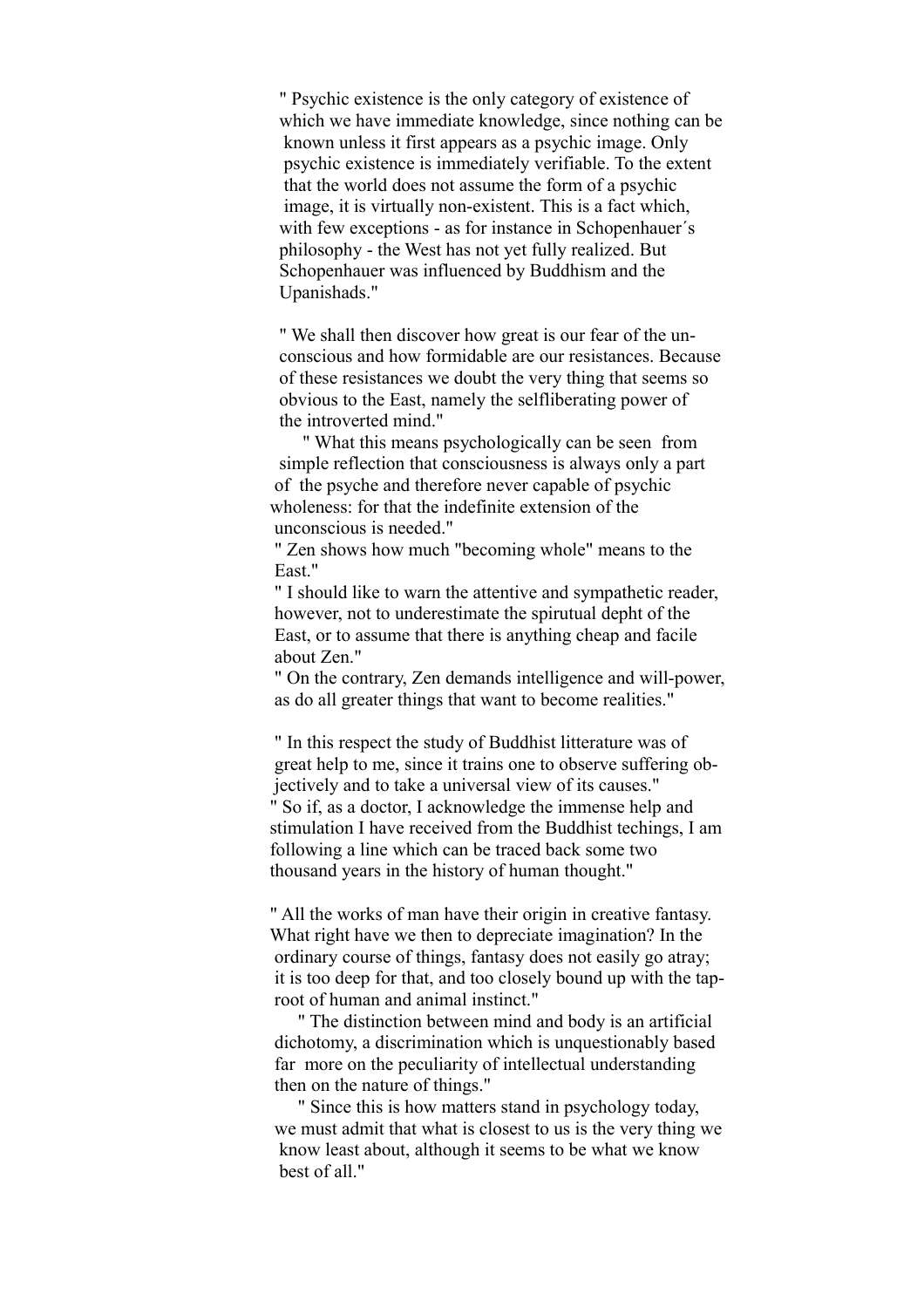" It is the growth of consciousness which we must thank for the existence of problems; they are the dubious gift of civilization. It is just man´s turning away from instinct - his opposing himself to instinct - that creates consciousness. Instinct is nature and seeks to perpetuate nature; while consciousness can only seek culture or its denial."

 " And where several ways seem possible, there we have turned away from the certain guidance of instinct and are handed over to fear."

 " I said just now that we have no schools for forty-year olds. That is not quite true. Our religions were always such schools in the past, but how many people regard them as such today? How many of us older persons have really been brought up in such a school and prepared for the second half of life, for old age, death and eternity?"

 " In primitive tribes we observe that the old people are almost always the guardians of the mysteries and the laws, and it is in these that the cultural heritage of the tribe is expressed. How does the matter stand with us? Where is the wisdom of our old people - where are their precious secrets and their visions?"

 " - had they kept nothing back, all that wanted to catch fire would have been consumed, and the quiet of old age would be very velcome to them. But we must not forget that only a very few people are artists in life; that the art of life is the most distinguished and rearest of all the arts. Who ever succeded in draining the whole cup with grace?"

 " I see in all happening the play of opposites, and derive from this conception my idea of psychic energy. I hold that psychic energy involves the play of opposites in much the same way as physical energy involves a difference of potential, which is to say, the existence of such opposites as warm and cold, high and low."

 " Because of that I am accused of mysticism. I do not, however, hold myself responsible for the fact that man has, everywhere and always, spontaneously developed religious forms of expression, and that the human psyche from time immemorial has been shot through with religious feelings and ideas."

 " The psychotherapist must even be able to admit that the ego is ill for the very reason that it is cut off from the whole, and has lost its connection with mankind as well as the spirit."

 " The artist is not a person endowed with free will who seeks his own ends, but one who allows art to realize its purposes through him.."

" It is more a question of his unreasoned need of what we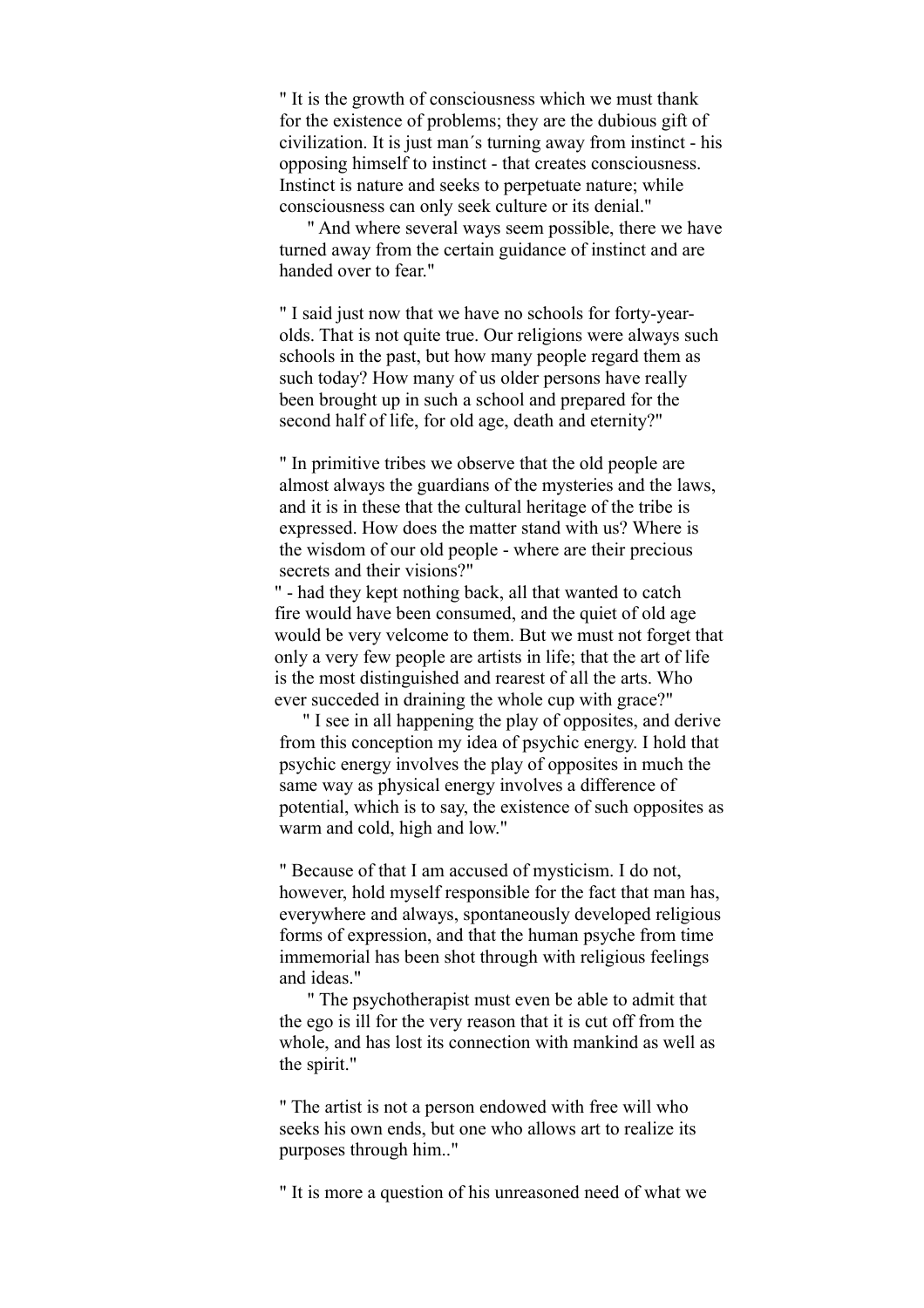call a spiritual life, and this he cannot obtain from univer sities, libraries, or even churches, He cannot accept what these have to offer because it touches only his head, and does not stir his heart."

 " But how do we strike men of another colour? What do China and India think of us? What feelings do we arouse in the black man? And what is the opinion of all those whom we deprive of their lands and exterminate with rum and veneral disease?"

 " Psychoanalysis itself and the lines of thought to which it gives rise - surely a distinctly Western develop ment - are only a beginner´s attempt compared to what is immomerial art in the East."

 " In a word, they do not give meaning enough to life. And it is only the meaningful that sets us free."

 " But what will he do when he sees only to clearly why his patient is ill; when he sees that it arises from his having no love, but only sexuality; no faith, because he is afraid to grope in the dark, no hope, because he is disillusioned by the world and by life; and no understanding, because he has failed to read the meaning of his existence?"

 " Human thought cannot conceive any system or final truth that could give the patient what he needs in order to live: that is, faith, hope, love and insight."

 " This is why the the medicine-man is also the priest; he is the saviour of the body as well as the soul, and reli gions are systems of healing for psychic illness. This is especially true of the two greatest religions of man, Christianity and Buddhism. Man is never helped in his suf fering by what he thinks for himself, but only by revela tions of a wisdom greater than his own."

 " Indeed, I do not forget that my voice is but one voice, my experience a mere drop in the sea, my knowledge no greater than the visual field in a microscope, my mind´s eye a mirror that reflects a small corner of the world, and my ideas a subjective confession."

Robert Frost " I shall be telling this with a sigh Somewhere ages and ages hence; Two roads diverged in a wood, and I -

> I took the one less travelled by, And that has made all the difference."



Alber Einstein " I want to know God´s thoughts, the rest are details." " Imagination is more important than knowledge; know ledge is limited. Imagination encircles the world." " The most beautiful thing we can experience is the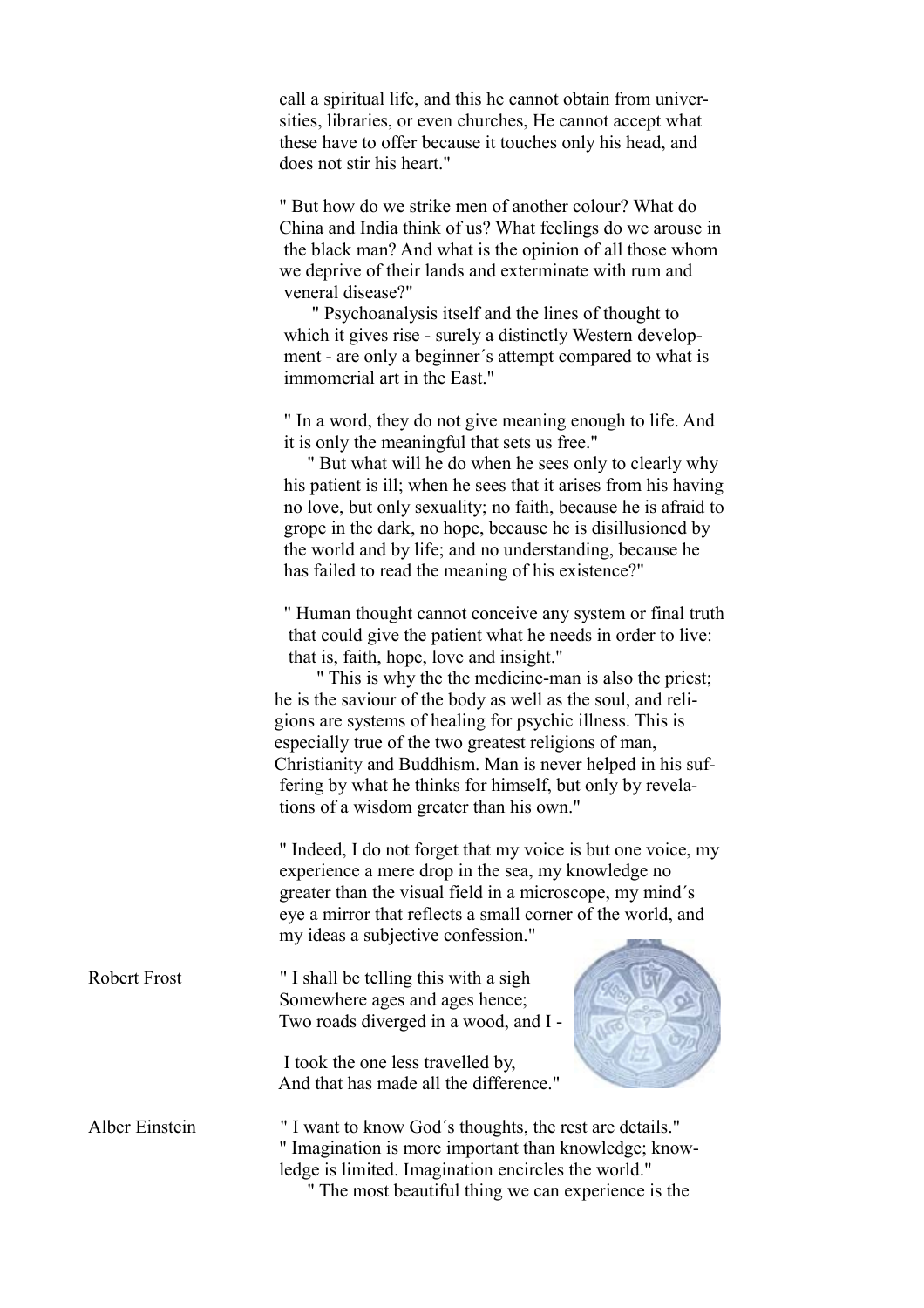|                              | mysterious. It's the source of all true art and science. He to<br>whom this emotion is a stranger, who can no longer pause<br>to wonder and stand rapt in awe, is as good as dead; his<br>eyes are closed."                                                                                                                                                                                                                                                                                                                                                           |
|------------------------------|-----------------------------------------------------------------------------------------------------------------------------------------------------------------------------------------------------------------------------------------------------------------------------------------------------------------------------------------------------------------------------------------------------------------------------------------------------------------------------------------------------------------------------------------------------------------------|
|                              | " Why does this applied science, which saves work and<br>makes life easier, bring us so little happiness? Because we<br>have not learned to make sensible use of it."<br>" If there's any religion that would cope the scientific<br>needs it will be Buddhism."<br>" A table, a chair, a bowl of fruit and a violin; what else<br>does a man need to be happy."                                                                                                                                                                                                      |
|                              | " The true value of a human being, is determined prima-<br>rily by the measure and the sense in which he has attained<br>liberation from the Self."<br>" Man tries to make for himself in the fashion that suits<br>him best a simplified and intelligible picture of the world.<br>This is what the painter, poet, philosopher and the scien-<br>tist do. Each makes this cosmos and its construction the<br>pivot of his emotional life, in order to find in his way<br>peace and security which he cannot find in the narrow<br>whirlpool of personal experience." |
| Julius Robert<br>Oppenheimer | " The general notions about human understanding which<br>are illustrated by discoveries in atomic physics are not in<br>the nature of things wholly unfamiliar, wholly unheard of,<br>or new. Even in our own culture they have a history, and<br>in Buddhist and Hindu thought a more considerable and<br>central place. What we shall find is an examplification, an<br>encouragement, and refinement of old wisdom."                                                                                                                                               |
| Niels Bohr                   | " For a parallel to the lesson of atomic theory we must<br>turn to those kinds of epistemological problems with<br>which already thinkers like the Buddha and Lao Tzu have<br>been confronted, when trying to harmonize our position as<br>spectators and actors in the great drama of existence."                                                                                                                                                                                                                                                                    |
| Somerset Maugham             | " Beauty You seldom see beauty face to face. Look at it<br>well, Mr Hunter, for what you see now you will never see<br>again, since the moment is transitory, but it will be an im-<br>perishable memory in your heart - you touch eternity."<br>" The afternoon came down as imperceptibly as age<br>comes to a happy man."                                                                                                                                                                                                                                          |
|                              | " Human beings are incalculable and he is a fool who tells<br>himself that he knows what a man is capable of."<br>" Rule of life: Follow one's instincts with due regard to<br>the policeman round the corner."<br>" Never forget that you're: just an insignificant crea-<br>ture crawling on a speck of mud, the planet of a minor sun."                                                                                                                                                                                                                            |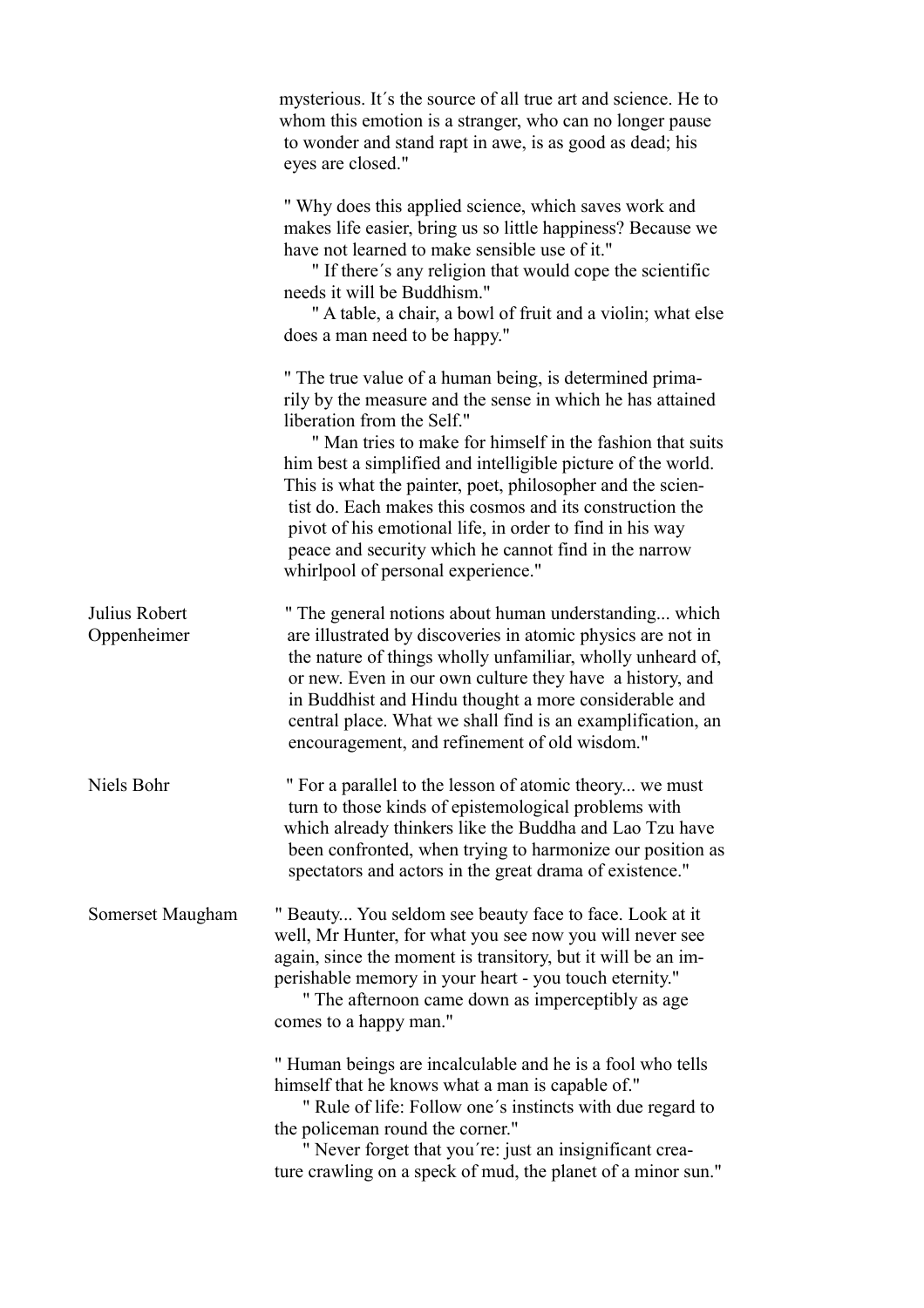" It would be interresting if it could be shown that the fear of death is a European malady; observe with which stolid composure with which the Oriental and African races look forward to it."

 " I can imagine no more comfortable frame of mind for the conduct of life than a humorous resignation."

 " His rich imagination gave him sway over time and space."

" The art of life , subtle and neglected."

Arthur Schopenhauer " Man has come into existence within the natural world, man is spiritualized matter - the human spirit is the inner essence of the world rendered conscious. Spirit is invisible Nature, therefore Nature must be visible spirit. The two are in the depths of their being one."

> " The man of talent is like a marksman who hits a target others cannot hit, but the man of genius is like a marksman, who hits a target others cannot see."

 " Whereas to the ordinary man his faculty of know ledge is a lamp that lights his path, to the man of genius it is the sun that reveals the world."

Zen "When one tries to get at it, it flies one thousand miles away. What can one do with it? One thousand miles!"

> " One mirror reflecting another with no shadow between them."

 " Do you see the invisible cat? Of course not. That proves it`s there."

 " Why is the universe here? Where else would it be? "



 " First comes the awakening of great intelligence ( Eden, eating the apple; my comment) which makes us wonder what it is that acquaints us with the prescence of the great ocean while we ourselves are deeply immersed in it. This separation of ourselves from the all-embracing, all-submer ging ocean is the functioning of intelligence, for it´s because of this that we crave for the water of life. Here lies the great spiritual tragedy of man; the water of life is desired, and this water surrounds him, soaks him, enters into every fibre and every cell of his tissues, is indeed him self even beyond the great ocean."

 " Satori is: To be with God before he cried out - Let there be light!"

" Satori is God´s coming to self-consciousness in man."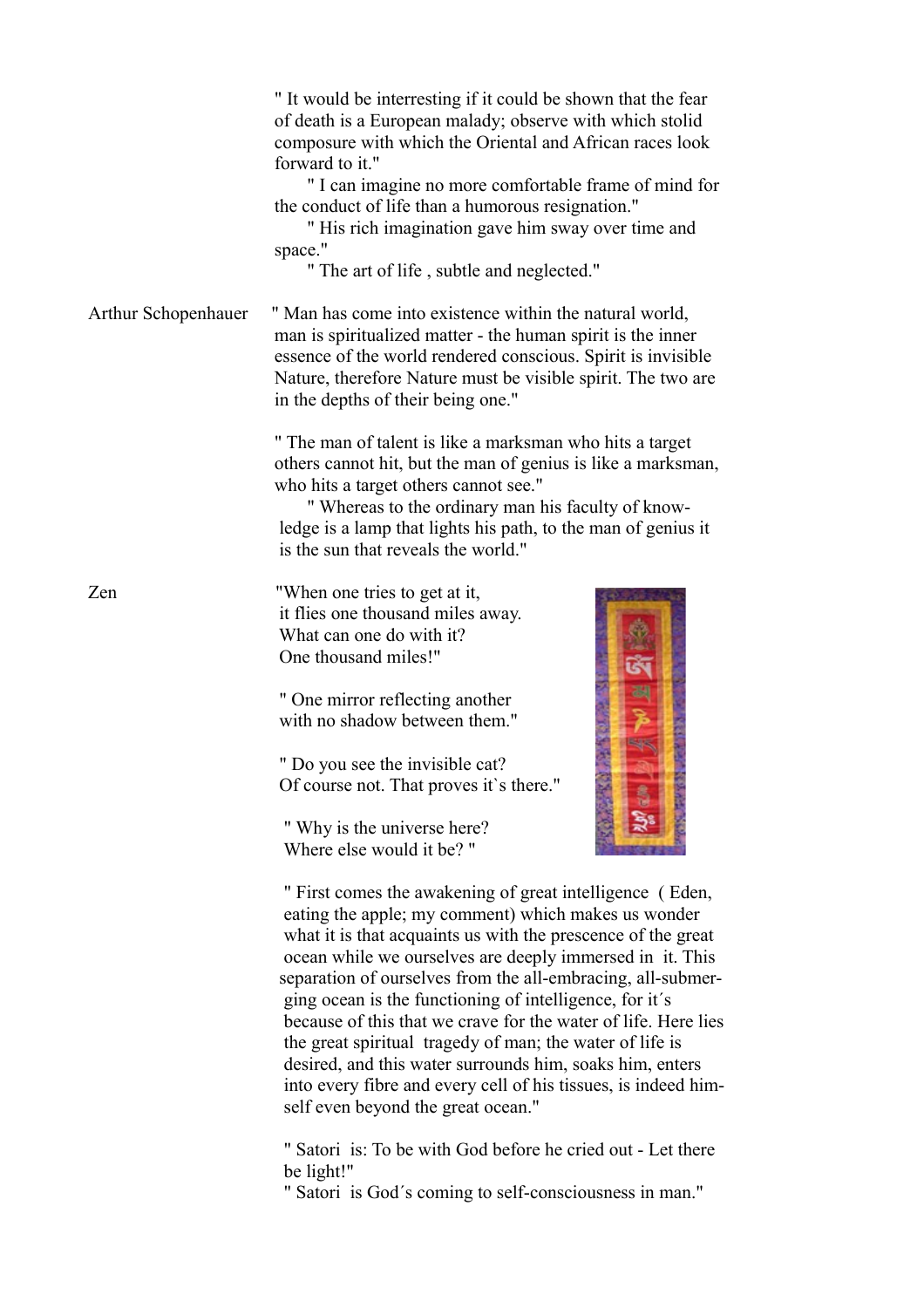| Toni Morrison  | " The functioning of freedom is to free someone else."                                                                                                                                                                                                                                                                                                                 |
|----------------|------------------------------------------------------------------------------------------------------------------------------------------------------------------------------------------------------------------------------------------------------------------------------------------------------------------------------------------------------------------------|
| The ancient    | "I am never less alone then when I am alone"                                                                                                                                                                                                                                                                                                                           |
| Martin Buber   | " The decisive heart searching is the beginning of the way<br>in man's life. Every man's foremost task is the actuali-<br>zation of his unique, unprecedented and neverrecuring<br>potentialities."<br>" God wishes to come to this world, but he wants to<br>come to it through man. This is the ultimate purpose: to<br>provide a dwelling for the Divine Presence." |
| Goethe         | " The Highest bliss on earth shall be - The joys of perso-<br>nality."<br>" East and West can no longer be kept apart."                                                                                                                                                                                                                                                |
| The ancient    | " Mystical experience: An attitude of oneness, not only in<br>oneself but with all life and the universe. I.e. experiencing<br>oneself as but a thread in the texture of the universe."                                                                                                                                                                                |
| Schiller       | " Man is completely human only when he is playing."                                                                                                                                                                                                                                                                                                                    |
| Schelling      | " Beauty, is a finite rendering of the infinite."                                                                                                                                                                                                                                                                                                                      |
| Spinoza        | " All noble things are as difficult as they are rare."                                                                                                                                                                                                                                                                                                                 |
| Rumi           | " Language does not touch the one who lives in each of us<br>$us.$ "                                                                                                                                                                                                                                                                                                   |
| Kant           | " Everything has its price, only man has a value."                                                                                                                                                                                                                                                                                                                     |
| Master Eckhart | " That I am a man<br>this I share with other men.<br>That I see and hear and<br>that I eat and drink<br>is what all animals do likewise.<br>But that I am I is only mine<br>belongs to me<br>and to nobody else;<br>to no other man<br>not to an angel nor to God -<br>except inasmuch<br>as I am one with him."                                                       |
| Plato          | " Who then are the true philosophers?<br>Those who are the lovers of the vision of truth."                                                                                                                                                                                                                                                                             |
| Balzac         | " - the forces by which man is motivated. Man's fate is<br>his character."                                                                                                                                                                                                                                                                                             |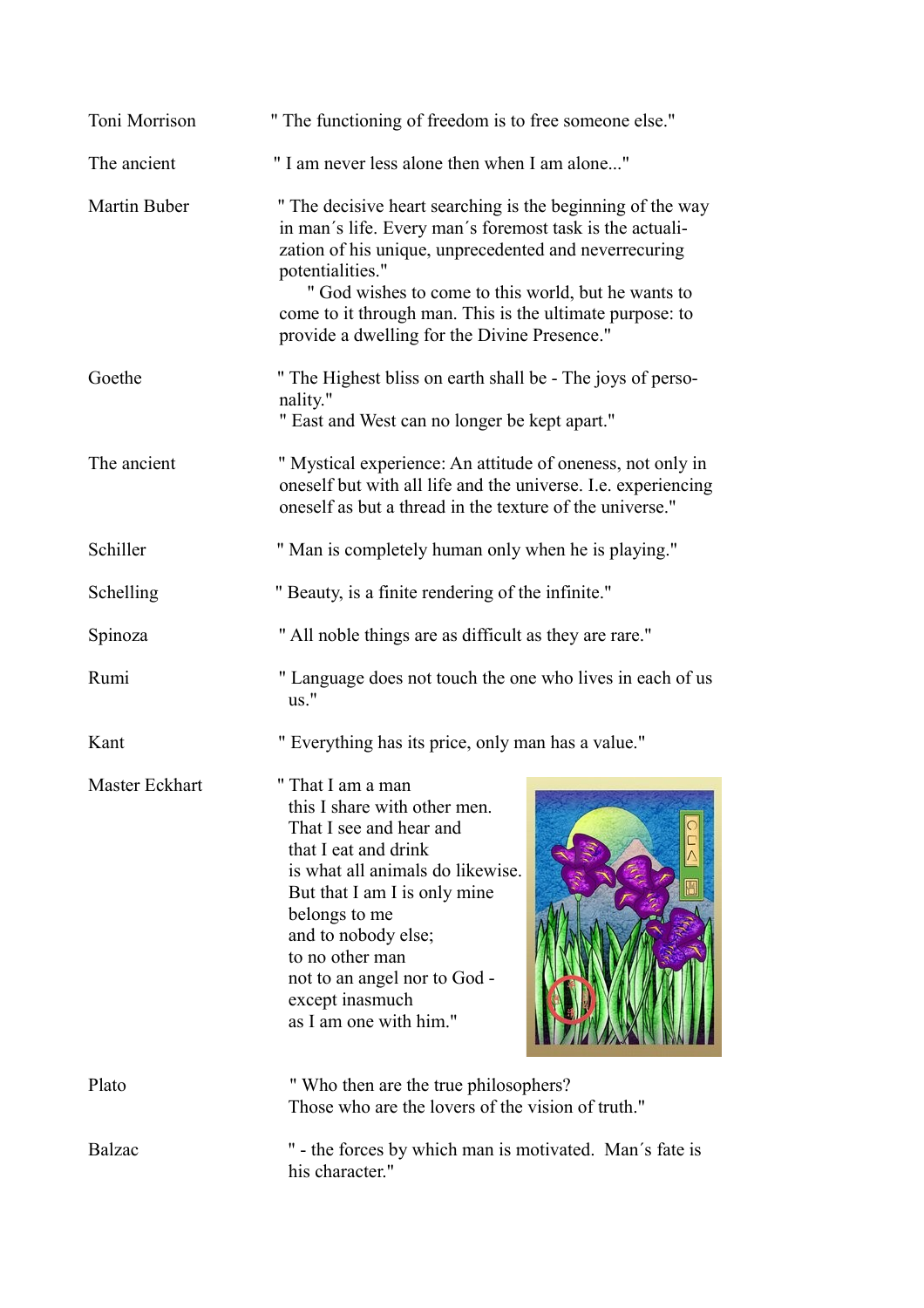| -Bible          | " Thou shalt love thy neighbour as thyself."                                                                                                                                                                                                                                                                                                                                                                                                                                                                      |
|-----------------|-------------------------------------------------------------------------------------------------------------------------------------------------------------------------------------------------------------------------------------------------------------------------------------------------------------------------------------------------------------------------------------------------------------------------------------------------------------------------------------------------------------------|
| The ancient     | " In spending his energies productively he increases<br>his powers, he burns without being consumed."                                                                                                                                                                                                                                                                                                                                                                                                             |
| Emerson         | " Belief consists in accepting the affirmations of the<br>soul; unbelief in denying them. "<br>" Things are in the saddle and ride mankind."                                                                                                                                                                                                                                                                                                                                                                      |
| Sophocles       | " Wonders are many, and none is more wonderful than<br>man."                                                                                                                                                                                                                                                                                                                                                                                                                                                      |
| The ancient     | " Happiness is the answer to having achieved excel-<br>lency in the art of living, of the meaning it has in<br>humanistic ethics."                                                                                                                                                                                                                                                                                                                                                                                |
|                 | " To be wise, a person not only must have knowledge and<br>understanding, have wisdom, but also use it and live it!                                                                                                                                                                                                                                                                                                                                                                                               |
|                 | " Religion or not? Man can stand the most incredible<br>hardships with it, but is crushed if he is to admit that he is<br>taking part in a tale told by an idiot"                                                                                                                                                                                                                                                                                                                                                 |
| <b>Buddhism</b> | " The vast truth of the mystical teachings handled down to<br>us is not something that our endangered world can afford<br>to dismiss. Instead of doubting them, why don't we doubt<br>ourselves: our ignorance, our assumption that we under-<br>stand everything already, our grasping and evasion, our<br>passion for so-called explanations of reality that have<br>about them nothing of the awe-inspiring and all-<br>encompassing wisdom of what the masters, the mes-<br>sengers of Reality, have told us? |
|                 | " To the man who cried out: Do you think God will ever<br>forgive me for my sins? I would say: Forgiveness already<br>exists in the nature of God; it is already there. God has<br>already forgiven you, for God is forgiveness itself. To err<br>is human, and to forgive divine. But can you truly forgive<br>yourself? That's the real question.<br>" Be ye lamps unto yourselves.<br>Be your own reliance,<br>Hold to the truth within yourselves<br>as to the only lamp."                                    |
|                 | " The absolute tranquillity is the present moment. Though<br>it is at this moment, there is no limit to this moment, and<br>herein is eternal delight."                                                                                                                                                                                                                                                                                                                                                           |
|                 | "Things derive their being and nature by mutual<br>dependence and are nothing in themselves."                                                                                                                                                                                                                                                                                                                                                                                                                     |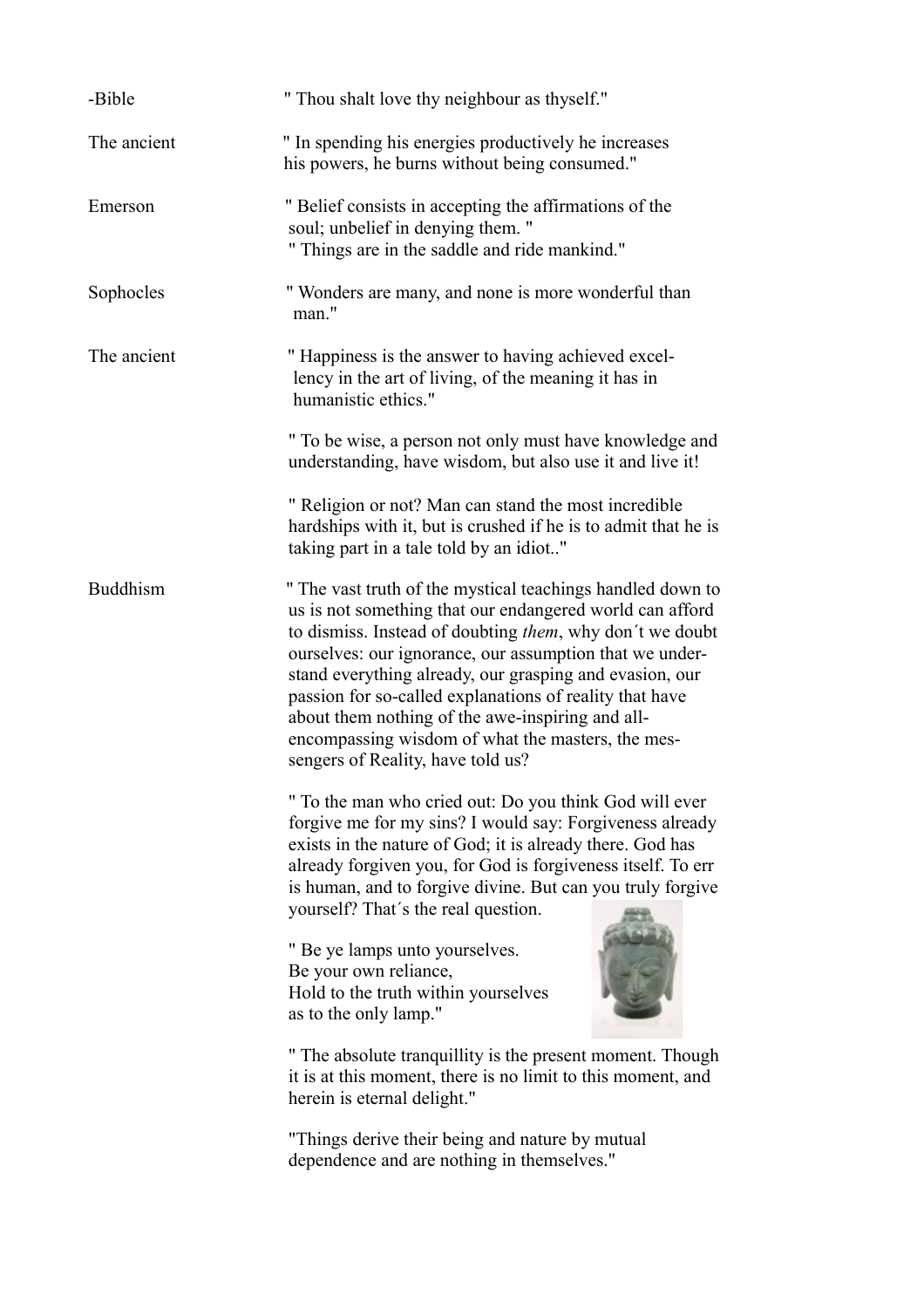|          | " To the enlightened manwhose consciousness embraces<br>the universe, to him the universe becomes his <i>body</i> , while<br>his physical body becomes a manifestation of the<br>Universal Mind, his inner vision an expression of eternal<br>truth and mantric power."                                                                                                                                                                                                                                                                                                                  |
|----------|------------------------------------------------------------------------------------------------------------------------------------------------------------------------------------------------------------------------------------------------------------------------------------------------------------------------------------------------------------------------------------------------------------------------------------------------------------------------------------------------------------------------------------------------------------------------------------------|
| Rousseau | " Man find happiness and fullfillment in an attitude which<br>reconciles the expression of his own innate capacities<br>with the acceptance of his proper place in the universal<br>scheme."                                                                                                                                                                                                                                                                                                                                                                                             |
|          | "I love to contemplate <i>god in his works</i> while my heart<br>rises up to him."                                                                                                                                                                                                                                                                                                                                                                                                                                                                                                       |
|          | " Meditation in seclusion, the study of nature, the<br>contemplation of the universe, impel a lonely man to<br>move upwards towards the author of things and to seek<br>with a gentle anxiety the end of all he sees, and the cause<br>of all he feels."                                                                                                                                                                                                                                                                                                                                 |
|          | " Religion is natural because it is based solely on the<br>evidence of innate human capacities." (Same view as<br>Jung; my comment.)                                                                                                                                                                                                                                                                                                                                                                                                                                                     |
|          | " The good use of their faculties, especially their eyes,<br>conscience, and judgement shows men that God has<br>revealed himself through his works and their hearts. To<br>find religious truth the individual has only to look inwards<br>at his own beeing, or outwards to the universal system,<br>see the sight of nature, listen to the inner voice."                                                                                                                                                                                                                              |
|          | "fundamental principles accepted by my reason,<br>confirmed by my heart, and which all bear the seal of inner<br>assent in the silence of the passions."                                                                                                                                                                                                                                                                                                                                                                                                                                 |
|          | "the first idea of man."                                                                                                                                                                                                                                                                                                                                                                                                                                                                                                                                                                 |
|          | " returning to a basic element of human nature, of<br>understanding it in its authentic function, and of accepting<br>it in all its simplicity, clarity, and universality."                                                                                                                                                                                                                                                                                                                                                                                                              |
|          | " Their personality is sacrified to the rigid uniformity of<br>social conventions; everybody has to think and act like the<br>rest and can never truly be himself. Man has thus become<br>alienated from his own being and has acquired an artificial<br>self. This loss of personal reality means that never being in<br>himself, man is always a stranger to himself and ill at ease<br>when he is compelled to withdraw into himself. Unlike the<br>self-sufficient primitive man who lives in himself, modern<br>man lives outside himself, basing his life on <i>opinion</i> rather |

than *nature,* That is, on what others expect him to be rather

than on what he really is."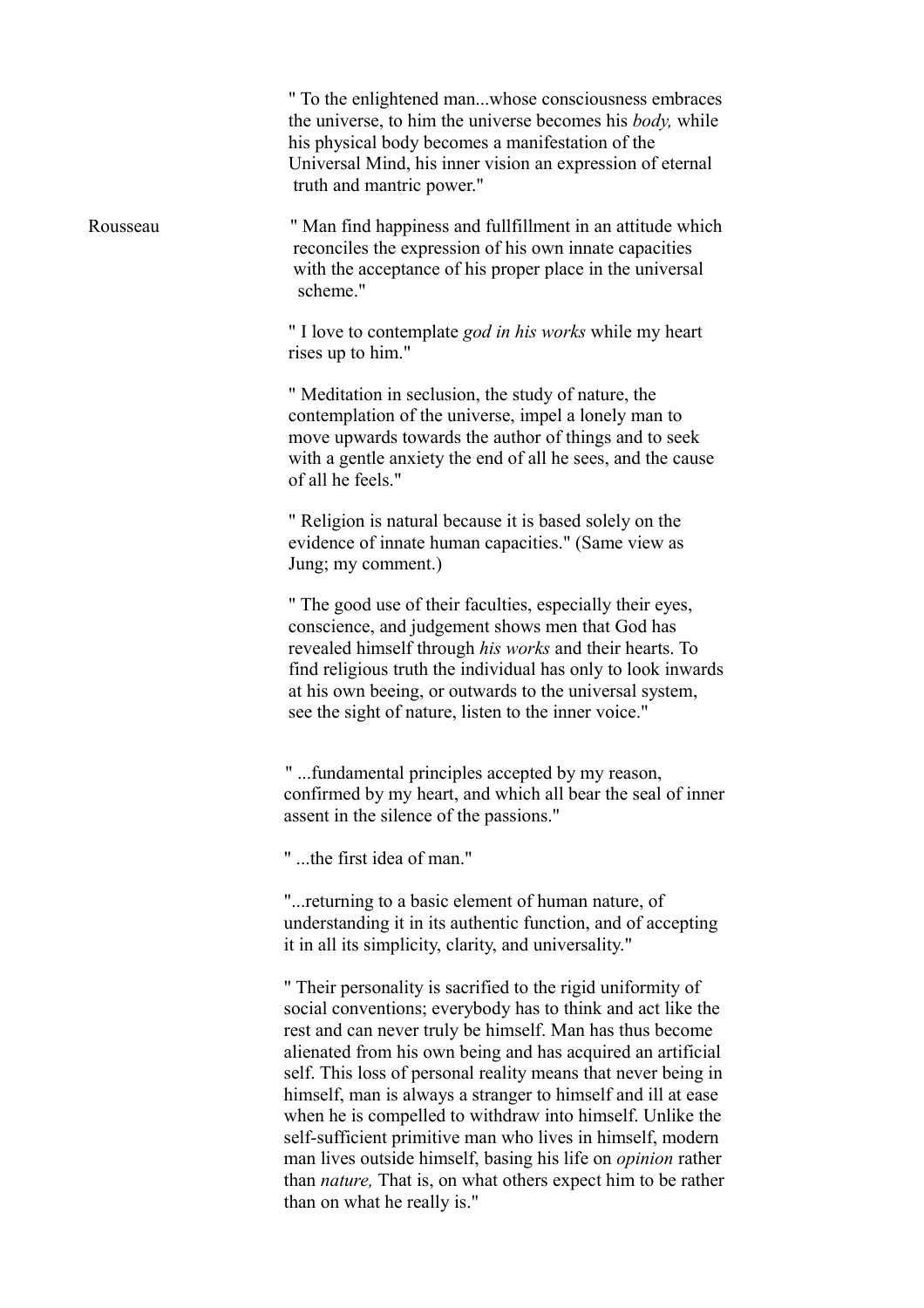|                      | "  he has not found personal unity, for he is constantly at<br>war with himself; restless and tormented, he seeks<br>happiness through activities which never bring him<br>fulfilment." (Same view as Fromm, and samsara in<br>Buddhism; my comment.)<br>"It is necessary to be oneself at all times and not<br>struggle against nature."<br>" Supreme enjoyment is contentment with oneself."<br>"I live in all that I love."                                                                                                                                                                               |
|----------------------|--------------------------------------------------------------------------------------------------------------------------------------------------------------------------------------------------------------------------------------------------------------------------------------------------------------------------------------------------------------------------------------------------------------------------------------------------------------------------------------------------------------------------------------------------------------------------------------------------------------|
|                      | " To be what nature wanted."                                                                                                                                                                                                                                                                                                                                                                                                                                                                                                                                                                                 |
| J H Wheelock         | " To be conscious, is to be separate.<br>This is the dark joy of being."                                                                                                                                                                                                                                                                                                                                                                                                                                                                                                                                     |
| <b>Byron</b>         | "I love not man the less,<br>but nature more."                                                                                                                                                                                                                                                                                                                                                                                                                                                                                                                                                               |
| Shelley              | " Our sweetest songs are those<br>that tell of saddest thought."                                                                                                                                                                                                                                                                                                                                                                                                                                                                                                                                             |
| Einstein             | " A human being is part of a whole, called by us the<br>Universe, a part limited in time and space. He experiences<br>himself, his thoughts and felings, as something separeted<br>from the rest - a kind of optical delusion of his<br>consciousness. This delusion is a kind of prison for us,<br>restricting us to our personal desires and to affection for a<br>few persons nearest us. Our task must be to free ourselves<br>from this prison by widening our circles of compassion to<br>embrace all living creatures and the whole of nature in its<br>beauty." (Same view as Buddhism; my comment.) |
| Schopenhauer         | " Nature red in tooth and claw.                                                                                                                                                                                                                                                                                                                                                                                                                                                                                                                                                                              |
| The ancient          | " there is a Catskill eagle in som souls that can alike<br>dive down into the blackest gorges, and soar out of them<br>again and become invisible in the sunny spaces. And<br>even if he forever flies within the gorge, that gorge is in<br>the mountains; so that even in his lowest swoop the<br>mountain eagle is still higher than other birds upon the<br>plain, even though they soar."                                                                                                                                                                                                               |
|                      | " Quem te Deus esse<br>Jussit, et humana qua parte<br>locatus es in re, Disce."<br>Översatt:<br>" Lär känna vem Gud bjudit<br>dig vara och vilken uppgift<br>du i verkligheten fått<br>såsom människa."                                                                                                                                                                                                                                                                                                                                                                                                      |
| <b>Bruno Walther</b> | " Music's immediate and affective impact shows how<br>closely cognate are music and the soul of man. How                                                                                                                                                                                                                                                                                                                                                                                                                                                                                                     |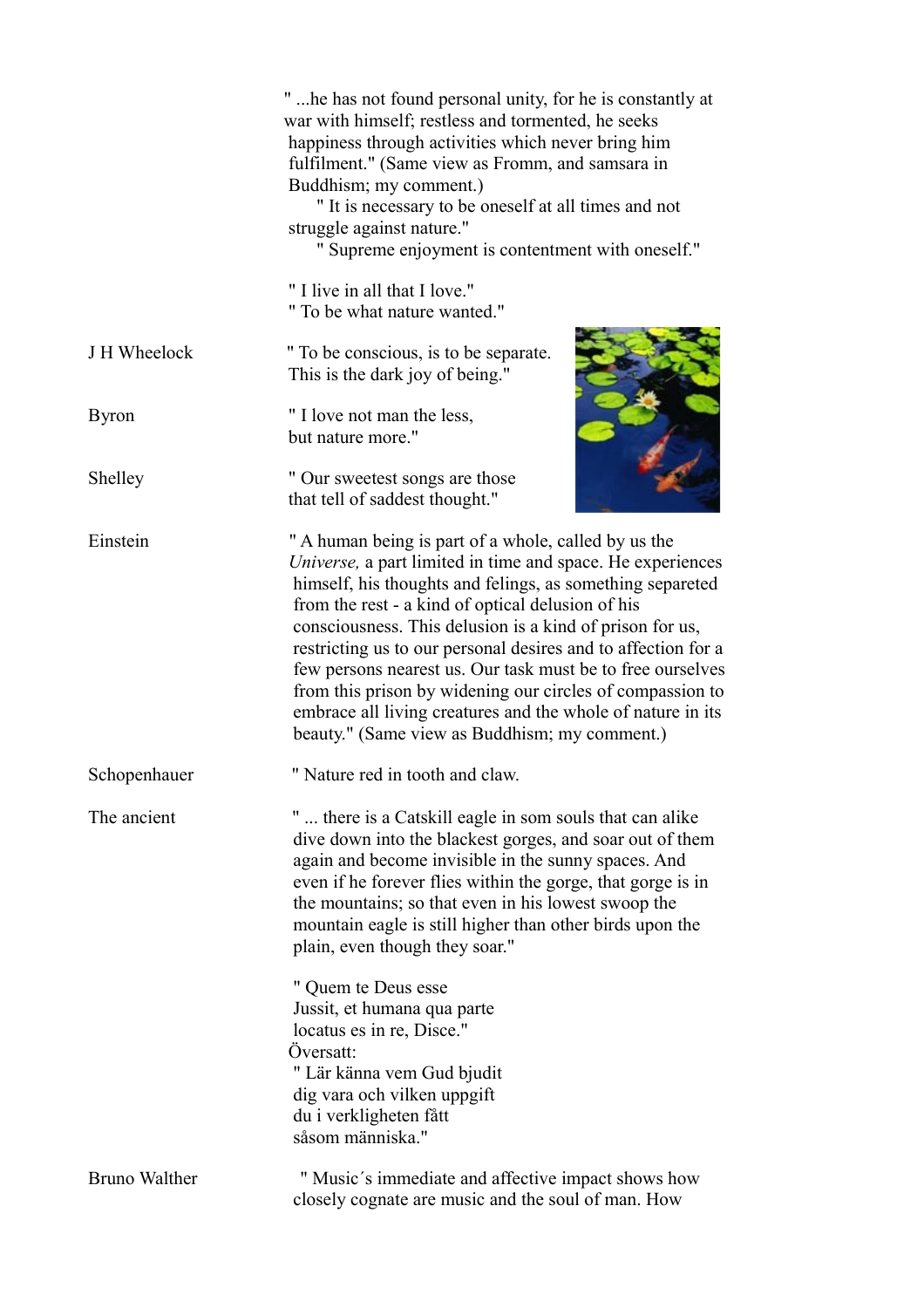|                 | could it be otherwise, seeing that the vast, transcen-<br>dental realm of the soul harbors the spring from which<br>music flows?"                                                                                                                                                                                                                                                                                                                                                                                                                                                                                                                                                                                                                                 |
|-----------------|-------------------------------------------------------------------------------------------------------------------------------------------------------------------------------------------------------------------------------------------------------------------------------------------------------------------------------------------------------------------------------------------------------------------------------------------------------------------------------------------------------------------------------------------------------------------------------------------------------------------------------------------------------------------------------------------------------------------------------------------------------------------|
| Paul Gaugin     | "I vår tid och för vårt moderna medvetande har prob-<br>lemet Varifrån kommer vi? Vad är vi? Vart går vi? blivit<br>belyst endast av förnuftets fackla. Låt fabeln och legen-<br>den fortbestå som de är, i underbar skönhet (detta är<br>ovedersägligt); de har ingenting att göra med vetenskap-<br>ligt resonemang."                                                                                                                                                                                                                                                                                                                                                                                                                                           |
|                 | " Mitt hjärtas slag är det enda som hörs. Från sängen<br>ser jag i ljuset av månstrålarna bamburören som stå sida<br>vid sida med jämna mellanrum och bilda hyddans vägg.<br>Man skulle kunna inbilla sig att det var ett musik-<br>instrument - forntidens rörflöjt, som tahitierna kalla vivo.<br>Instrumentet tiger hela dagen, men nu på natten, när<br>månen skiner, spelar det för oss de gamla kära melo-<br>dierna. Vid de tonerna somnar jag. Mellan himlen och<br>mig finns ingenting annat än det höga, lätta taket av<br>pandanusblad, där ödlorna hålla till. I sömnen ser jag<br>rymnden fritt över mitt huvud, himlavalvet, stjärnorna.<br>Jag är så långt, långt borta från fängelserna, de<br>europeiska husen. (Min kommentar: romantik per se) |
| Konfucius       | " The chirping yellowbird<br>is happy in the corner of a hill.<br>If the bird knows how to be happy,<br>ought a man know less than a bird?"                                                                                                                                                                                                                                                                                                                                                                                                                                                                                                                                                                                                                       |
| Buddhadasa      | " Living plain, aim high."<br>" Try being a monster to me; I'll kiss you to death."<br>" Roosters crow on time without being trapped in time."<br>" Seeing there's no self is to be deluded. Seeing self is<br>not self is to be straight."                                                                                                                                                                                                                                                                                                                                                                                                                                                                                                                       |
|                 | " Without mindfulness knowledge is waste."                                                                                                                                                                                                                                                                                                                                                                                                                                                                                                                                                                                                                                                                                                                        |
| S. Augustine    | " In te ipsum redi in interiore homine habitat veritas"<br>Translated:<br>" Enter into yourself, for the truth dwells in the inmost<br>heart of man."                                                                                                                                                                                                                                                                                                                                                                                                                                                                                                                                                                                                             |
| The ancient     | " Just as water is always wet and never apart from its<br>wetness. Or energy as such is always alive to itself."                                                                                                                                                                                                                                                                                                                                                                                                                                                                                                                                                                                                                                                  |
|                 | " Awareness swimming in its own awareness."<br>" The abiding condition of all knowable phenomena."<br>" The omega point of development."                                                                                                                                                                                                                                                                                                                                                                                                                                                                                                                                                                                                                          |
| <b>Buddhism</b> | " Nothing, not even one thing,<br>does not arise from me.<br>Nothing, not even one thing,                                                                                                                                                                                                                                                                                                                                                                                                                                                                                                                                                                                                                                                                         |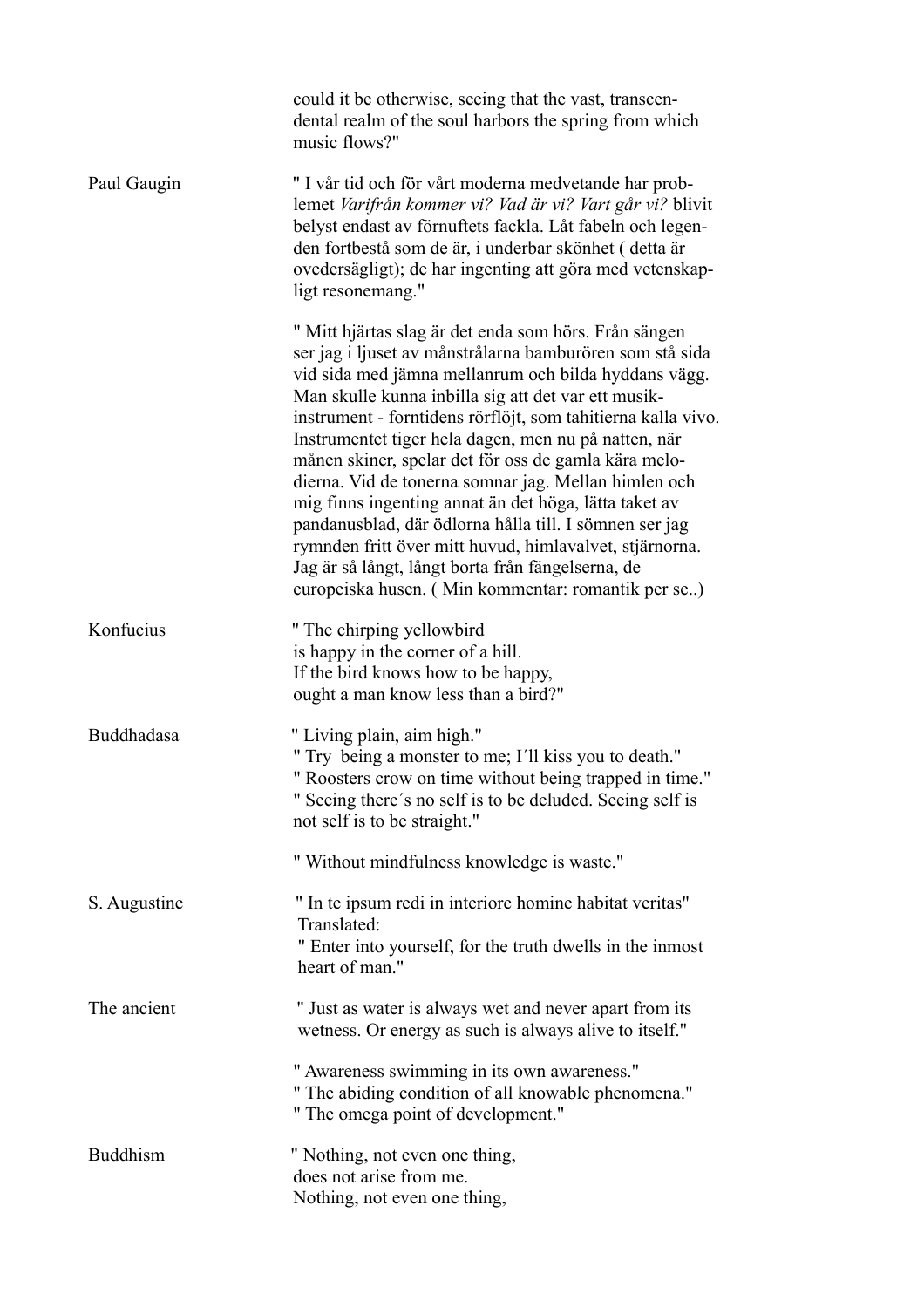dwells not within me. Everything, just everything, emanates from me. Thus am I only one, knowing me is knowing all - Great Bliss!

Nietzsche " He who knows how to breath the air of my writings knows that it is an air of the heights, a robust air. One has to be made for it, otherwise there is no small danger one will catch cold. The ice is near, the solitude is terrible - but how peacefully all things lie in the light! How freely one breathes!"

> " How much truth can a spirit bear, how much truth can a spirit dare?"

 " The man of knowledge must be able not only to love his enemies but also to hate his friends."

 " To accept oneself as a fate, not to desire oneself different."

 " Few are made for independence - it is a privilege of the strong. And he who attempts it, having the completest right to it but without being compelled to, thereby proves that he is probably not only strong but also daring to the point of recklessness. He ventures into a labyrinth, he multiplies by a thousand the dangers which life as such already brings with it, not to the smallest of which is that no one can behold how and where he goes astray, is cut of from others, and is torn to pieces limb from limb by some cave-minotaur of conscience. If such a one is destroyed, it takes place so far from the understanding of men that they neither feel it nor sympathize - and can no longer go back ! He can no longer go back even to the pity of men !"

 "With the strenght of his spritual sight and insight the distance, and as it were space, around man continually expands: his world grows deeper, even new stars, even new images and enigmas come into view. Perhaps everything on which the spirit´s eye has exercised its profoundity and acuteness has been really but an opportunity for its exercise, a game, something for children and the childish.

 Perhaps the most solemn concepts which have occasioned the most strife and suffering, the concepts "God" and "sin", will one day seem to us of no more importance than a child´s toy and a child´s troubles seem to an old man - and perhaps "old man" will then have need of another toy and other troubles - still enough of a child, an eternal child !"